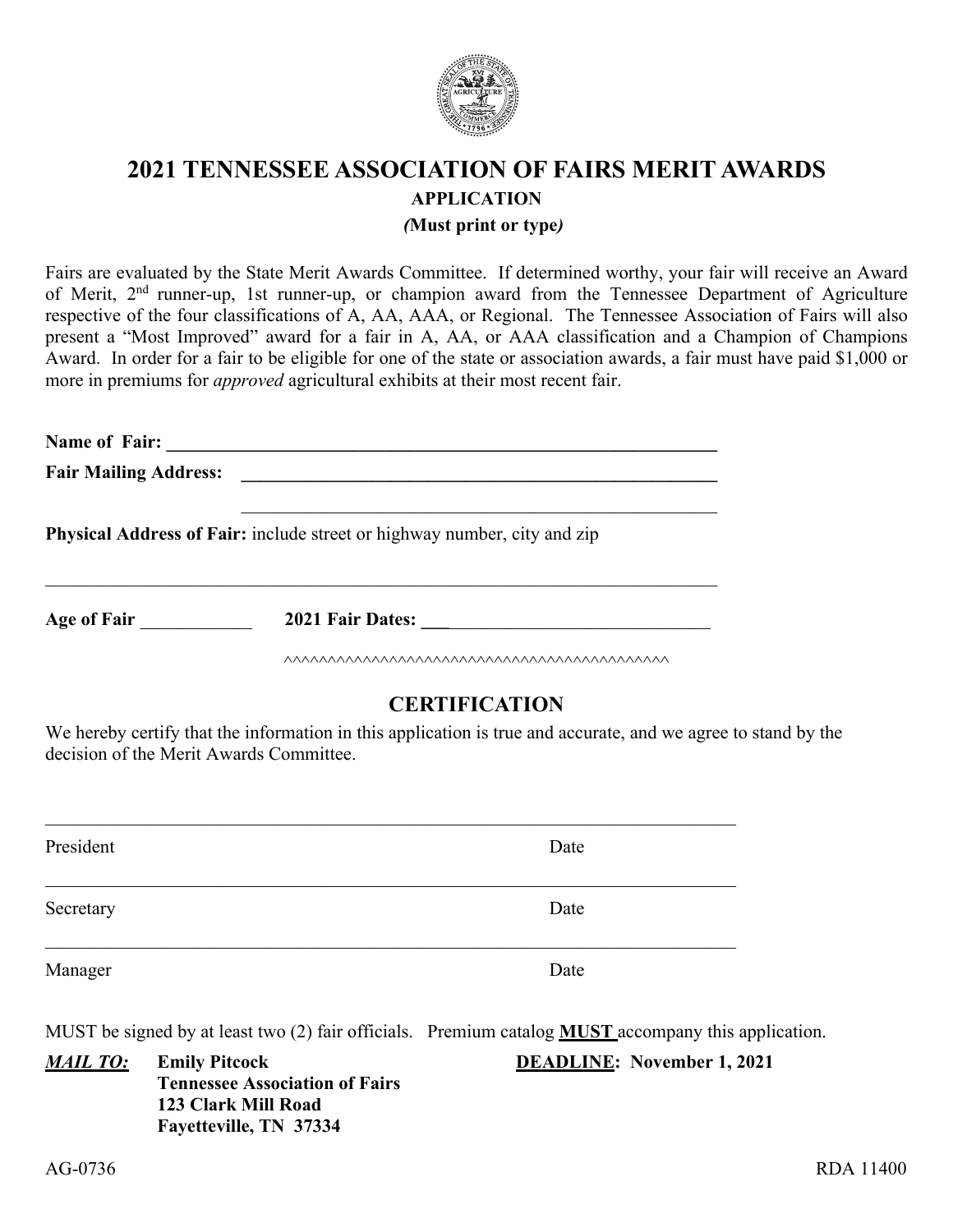| <b>FAIR SUMMARY</b>                                                                                                                                                                                                                                   |      |                                                         |      |  |  |  |
|-------------------------------------------------------------------------------------------------------------------------------------------------------------------------------------------------------------------------------------------------------|------|---------------------------------------------------------|------|--|--|--|
| <b>FAIR CLASSIFICATION:</b><br>Area served by fair: County _____ Regional ______                                                                                                                                                                      | 2019 | 2020                                                    | 2021 |  |  |  |
| Estimated total attendance (free and/or paid)                                                                                                                                                                                                         |      |                                                         |      |  |  |  |
| <b>PARTICIPATION:</b><br>Number of individual exhibits or entries (total pg. 3 plus pg. 4)                                                                                                                                                            |      |                                                         |      |  |  |  |
| Number of individual exhibitors (total pg. 3 plus pg. 4)                                                                                                                                                                                              |      |                                                         |      |  |  |  |
| Number of commercial exhibits                                                                                                                                                                                                                         |      | <u> 1989 - Andrea Stationer, amerikansk politiker (</u> |      |  |  |  |
| Number of volunteers assisting with fair during year                                                                                                                                                                                                  |      |                                                         |      |  |  |  |
| Number of hours contributed by volunteers                                                                                                                                                                                                             |      |                                                         |      |  |  |  |
| <b>PREMIUM INFORMATION:</b><br>Total amount offered in all premiums (i.e. prize money,<br>agriculture, demolition derby, horse show, tractor pull, etc.)                                                                                              |      |                                                         |      |  |  |  |
| Total amount actually paid in all premiums (cash)                                                                                                                                                                                                     |      |                                                         |      |  |  |  |
| Total amount offered in approved agricultural premiums                                                                                                                                                                                                |      |                                                         |      |  |  |  |
| Total amount actually paid in approved agricultural premiums                                                                                                                                                                                          |      |                                                         |      |  |  |  |
| <b>FINANCES:</b>                                                                                                                                                                                                                                      |      |                                                         |      |  |  |  |
| County or local aid (County or local government funding)                                                                                                                                                                                              |      |                                                         |      |  |  |  |
| Gross receipts for fair week only (excluding state or local aid)<br>This is the income that pertains to fair week. May be collected<br>other times but generated BECAUSE OF fair week. i.e. Booth<br>rent collected 3 weeks prior to fair goes here.) |      |                                                         |      |  |  |  |
| Actual expenses (excluding permanent improvements)                                                                                                                                                                                                    |      |                                                         |      |  |  |  |
| Expenses made for permanent improvements<br>Gain or Loss for fair<br>Gain                                                                                                                                                                             |      |                                                         |      |  |  |  |
| Loss<br>Unusual circumstances resulting in the gain or loss:                                                                                                                                                                                          |      |                                                         |      |  |  |  |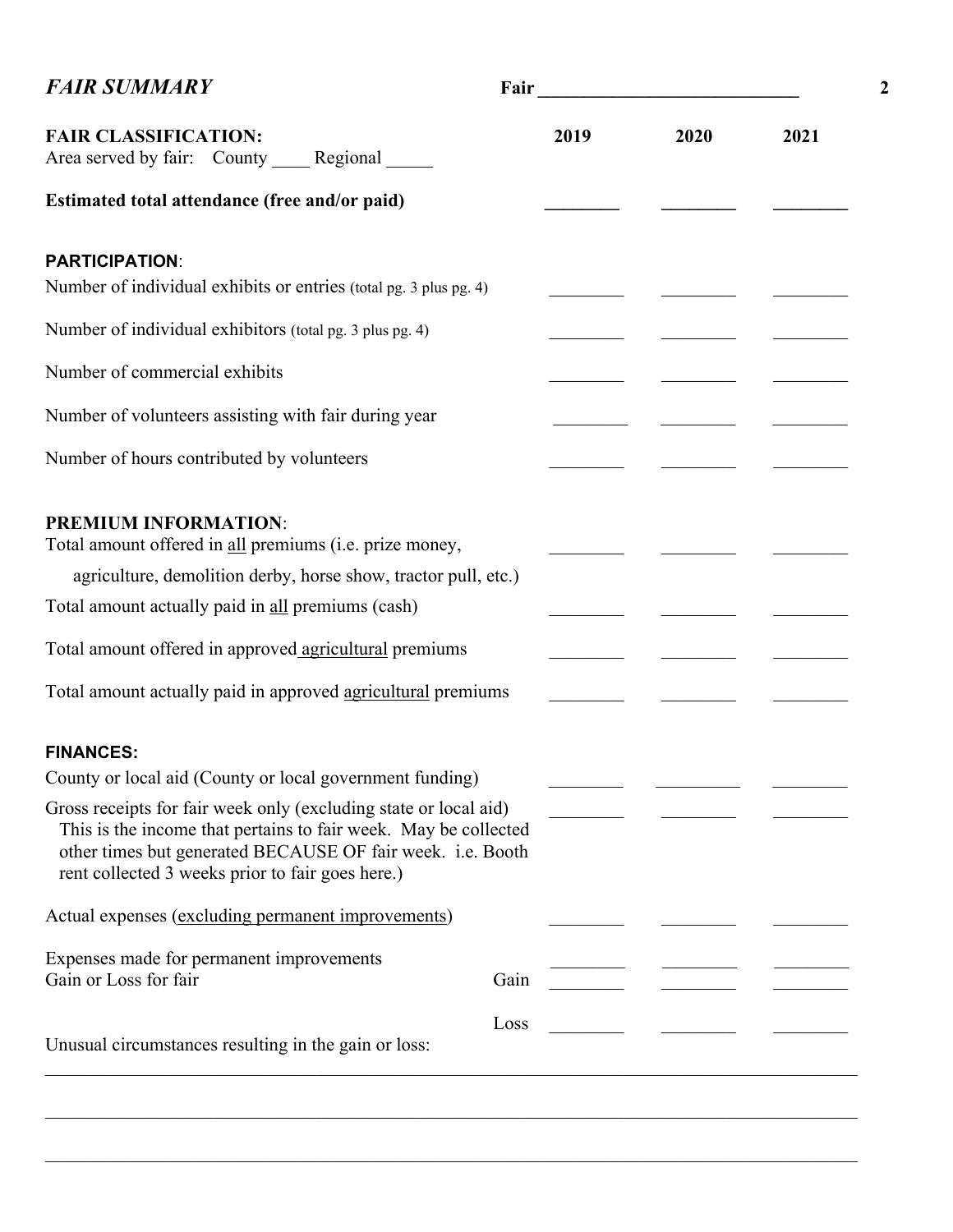## **APPROVED AGRICULTURAL EXHIBITS** Fair Fair 3

| Departments                            |      | <b>No. of Exhibits (entries)</b> |      |      | <b>No. of Exhibitors (individuals)</b> |      |  |
|----------------------------------------|------|----------------------------------|------|------|----------------------------------------|------|--|
| Livestock & other animals              | 2019 | 2020                             | 2021 | 2019 | 2020                                   | 2021 |  |
| 1. Beef (open competition)             |      |                                  |      |      |                                        |      |  |
| 2. Junior Beef (Youth)                 |      |                                  |      |      |                                        |      |  |
| 3. Dairy (open competition)            |      |                                  |      |      |                                        |      |  |
| 4. Junior Dairy (Youth)                |      |                                  |      |      |                                        |      |  |
| 5. Sheep (open competition)            |      |                                  |      |      |                                        |      |  |
| 6. Junior Sheep (Youth)                |      |                                  |      |      |                                        |      |  |
| 7. Swine (open competition)            |      |                                  |      |      |                                        |      |  |
| 8. Junior Swine (Youth)                |      |                                  |      |      |                                        |      |  |
| 9. Mules & Draft Horses                |      |                                  |      |      |                                        |      |  |
| 10. Goats - Total                      |      |                                  |      |      |                                        |      |  |
| <b>Meat Goats</b>                      |      |                                  |      |      |                                        |      |  |
| Dairy Goats                            |      |                                  |      |      |                                        |      |  |
| 11. Poultry                            |      |                                  |      |      |                                        |      |  |
| 12. Rabbits                            |      |                                  |      |      |                                        |      |  |
| 13. Other animals (emu, ostrich, etc.) |      |                                  |      |      |                                        |      |  |
|                                        |      |                                  |      |      |                                        |      |  |

### **Animal Products:**

| 14. Cheese |  |  |  |  |
|------------|--|--|--|--|
| 15. Eggs   |  |  |  |  |
| 16. Honey  |  |  |  |  |
| 17. Meats  |  |  |  |  |

#### **Horticulture:**

| 18. Youth field crops, vegetables       |  |  |  |  |
|-----------------------------------------|--|--|--|--|
| 19. Adult field crops, vegetables       |  |  |  |  |
| 20. Flowers, plants, arrangements. etc. |  |  |  |  |

### **Domestic Arts/Activities**:

| $\mathcal{D}$ 1<br>റഷഹ<br>Y OUT<br>31 I C<br>alts<br>$\sim$ 1 |  |  |  |  |
|---------------------------------------------------------------|--|--|--|--|
| ົາາ<br>$\Lambda$<br>ai ts<br>,,,,,                            |  |  |  |  |

## **Youth Educational Exhibits (table top, free-standing):**

| റാ<br>- CC 1<br>etc.<br>--<br>$\sim$ $\sim$ |  |  |  |  |
|---------------------------------------------|--|--|--|--|
|                                             |  |  |  |  |

## **Adult Educational Exhibits (table top, free-standing):**

| $\sim$<br>74<br>etc.<br>-<br><b>CONTRACTOR</b> |  |  |  |  |
|------------------------------------------------|--|--|--|--|
|                                                |  |  |  |  |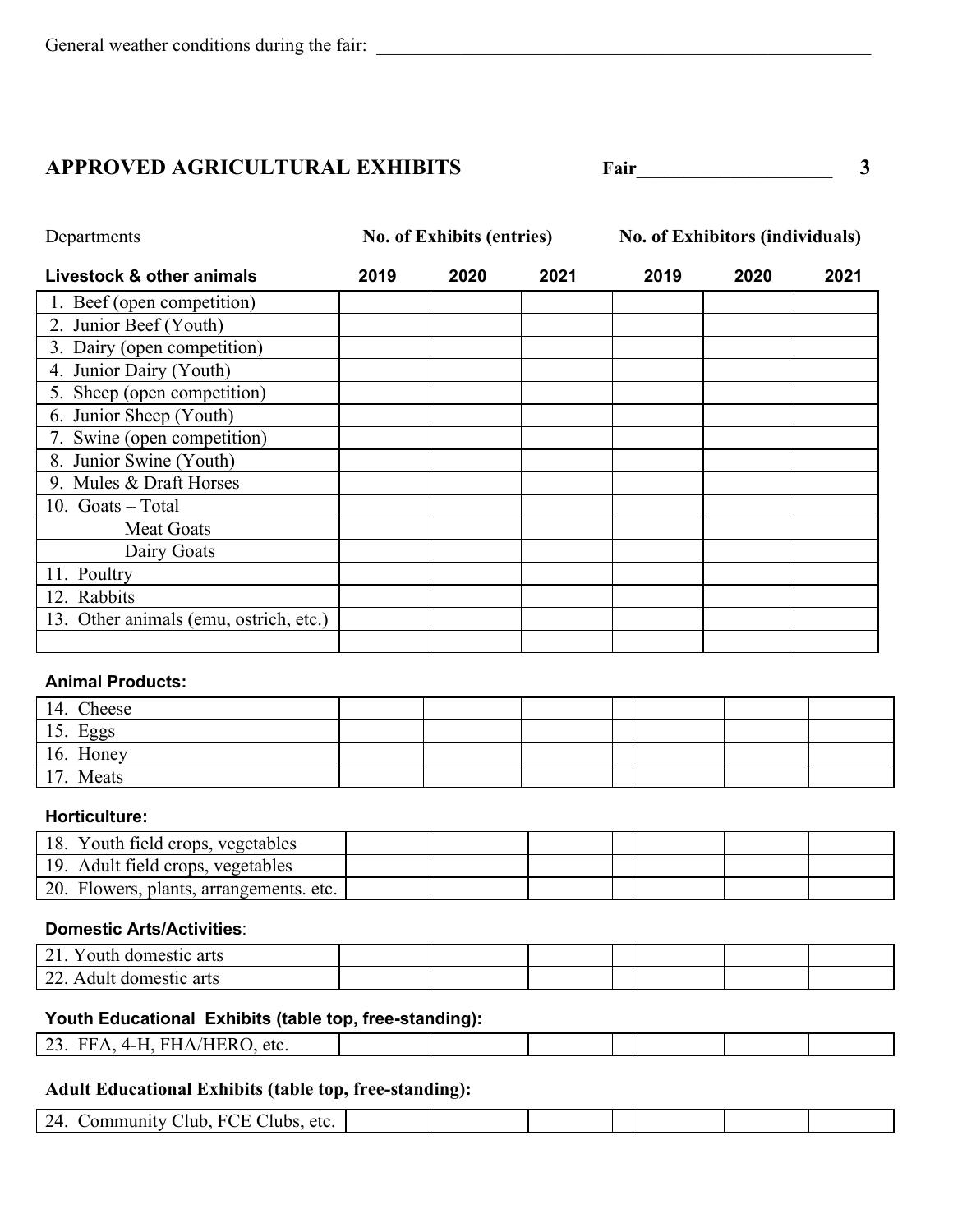| <b>TOTAL Agricultural Exhibitors</b>                                                           |      |                                               |      |                          |                                                     |      |  |
|------------------------------------------------------------------------------------------------|------|-----------------------------------------------|------|--------------------------|-----------------------------------------------------|------|--|
| <b>COMPETITIVE INDIVIDUAL EXHIBITS</b><br>(non-agricultural)                                   |      |                                               |      | Fair <u>____________</u> |                                                     | 4    |  |
| <b>Departments</b>                                                                             |      | <b>Number of</b><br><b>Exhibits (entries)</b> |      |                          | <b>Number of</b><br><b>Exhibitors (individuals)</b> |      |  |
|                                                                                                | 2019 | 2020                                          | 2021 | 2019                     | 2020                                                | 2021 |  |
| Adult Art<br>Ι.                                                                                |      |                                               |      |                          |                                                     |      |  |
| Youth Art<br>2.                                                                                |      |                                               |      |                          |                                                     |      |  |
| $\overline{3}$<br><b>Adult Craft</b>                                                           |      |                                               |      |                          |                                                     |      |  |
| <b>Youth Crafts</b><br>4                                                                       |      |                                               |      |                          |                                                     |      |  |
| 5. Adult Photography                                                                           |      |                                               |      |                          |                                                     |      |  |
| 6. Youth Photography                                                                           |      |                                               |      |                          |                                                     |      |  |
| 7. Vocational School Exhibits                                                                  |      |                                               |      |                          |                                                     |      |  |
| 8. Motorized Entries<br>(Demolition derby, tractor pull,<br>$etc.$ )                           |      |                                               |      |                          |                                                     |      |  |
| 9. Animal Entries (Horse shows,<br>etc.)                                                       |      |                                               |      |                          |                                                     |      |  |
| 10. All other competitions (pageants,<br>cook- offs, corn hole tournaments,<br>contests, etc.) |      |                                               |      |                          |                                                     |      |  |
| <b>TOTAL</b> competitive exhibits                                                              |      |                                               |      |                          |                                                     |      |  |
| <b>TOTAL</b> competitive exhibitors                                                            |      |                                               |      |                          |                                                     |      |  |
| 1. What type of grounds do you have? (fairgrounds, school, park, ag complex, etc.)             |      | <b>FAIR FACILITIES/ACTIVITIES</b>             |      |                          |                                                     |      |  |
|                                                                                                |      |                                               |      |                          |                                                     |      |  |
| 2. Ownership of grounds: County Government_______City Government _________School __________    |      |                                               |      |                          |                                                     |      |  |
|                                                                                                |      |                                               |      |                          |                                                     |      |  |
|                                                                                                |      |                                               |      |                          |                                                     |      |  |

Number of acres

3. Are permanent buildings available? Yes \_\_\_\_\_\_\_\_\_\_ No \_\_\_\_\_\_\_\_ If yes, please list: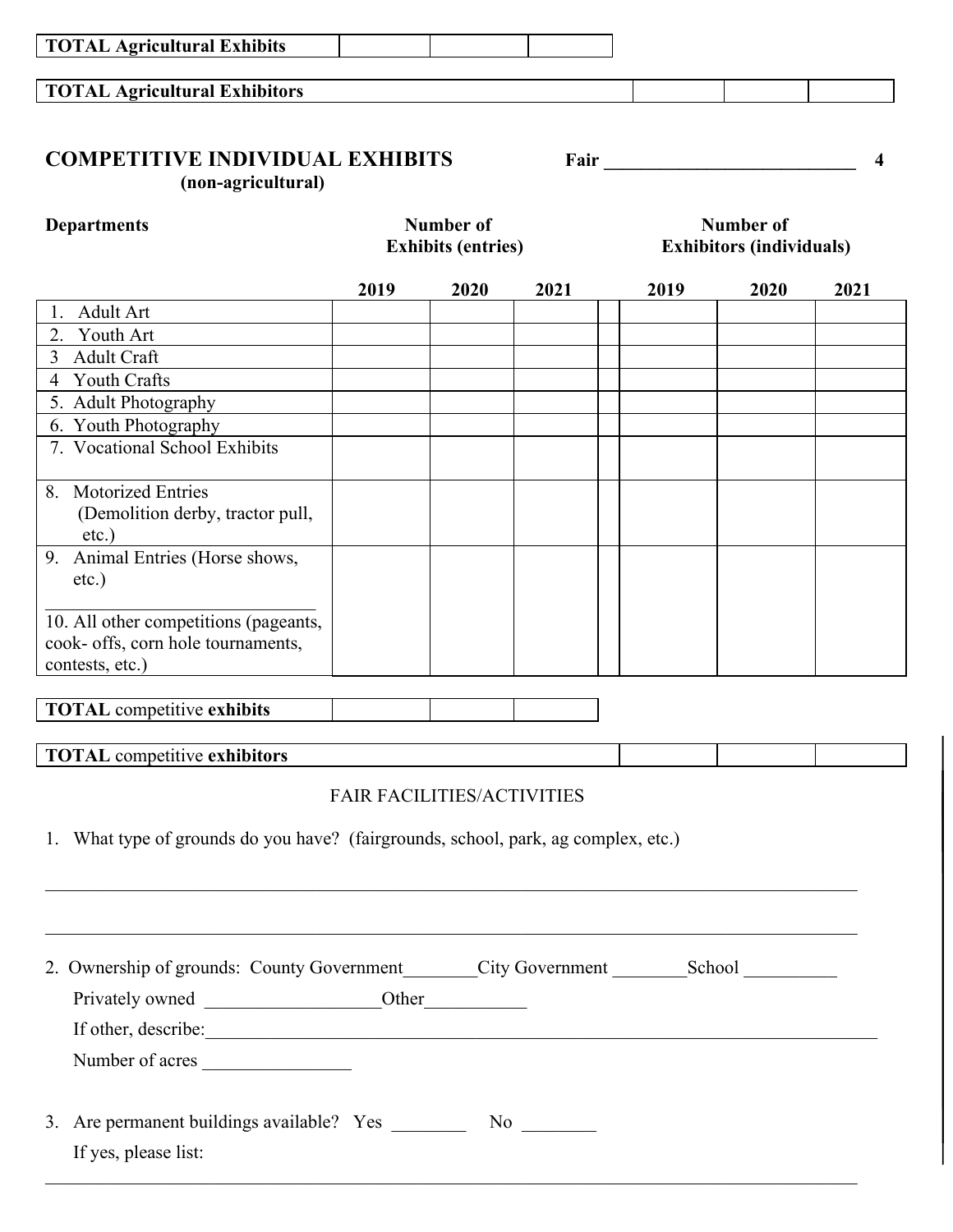For Pages 5-7, please use additional sheets if necessary to describe your fair:

|                                                                                        | 5 |
|----------------------------------------------------------------------------------------|---|
| 4. 2021 Fair - List new features, events, or other activities introduced at your fair: |   |
|                                                                                        |   |
|                                                                                        |   |
|                                                                                        |   |
|                                                                                        |   |
|                                                                                        |   |
|                                                                                        |   |
|                                                                                        |   |
|                                                                                        |   |
|                                                                                        |   |
|                                                                                        |   |
|                                                                                        |   |
|                                                                                        |   |
|                                                                                        |   |
| 5. List and describe Live Demonstrations:                                              |   |
|                                                                                        |   |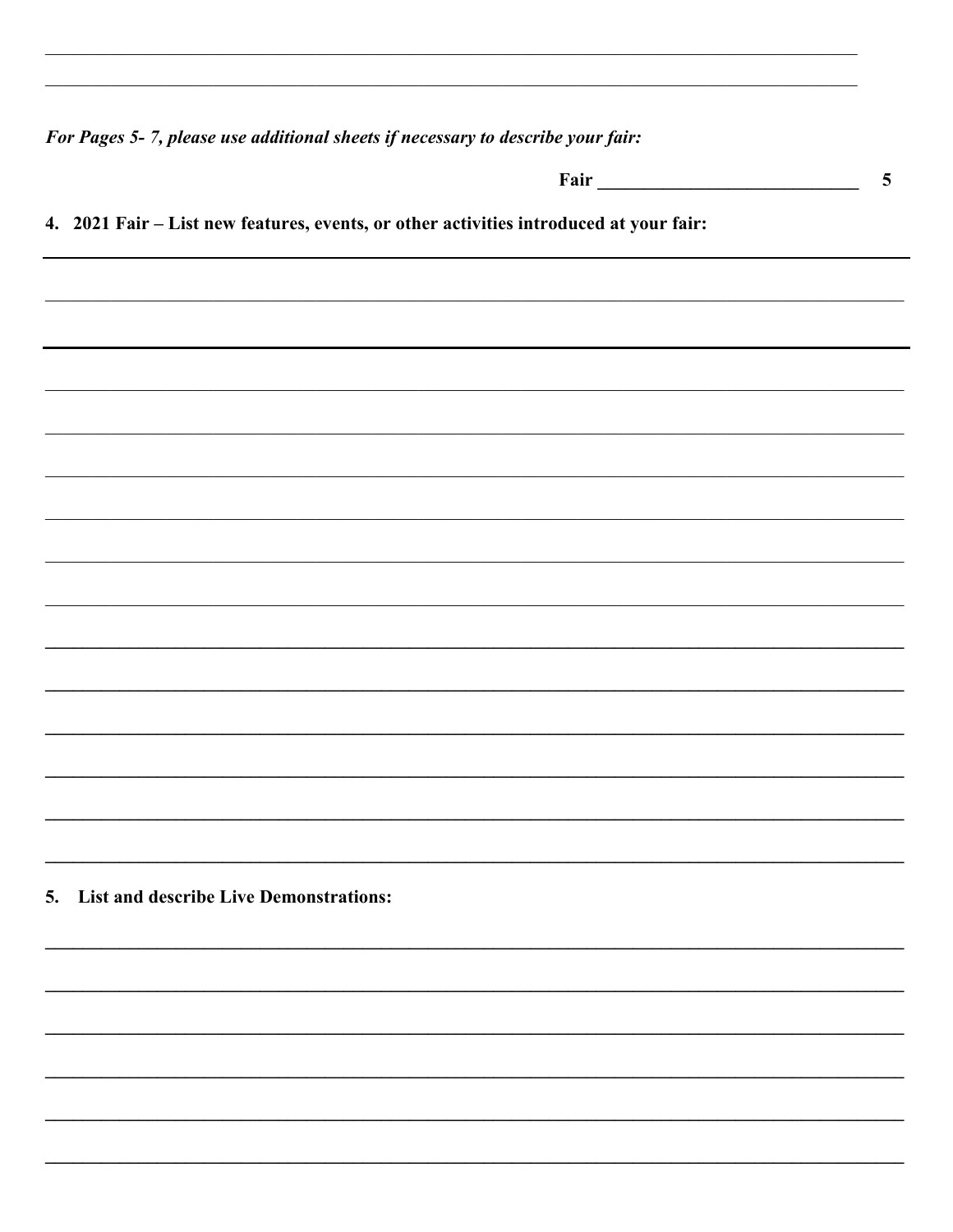| Fair: |  |
|-------|--|
|       |  |

#### 6. Describe in brief narrative what your fair is doing to encourage the following:

| <b>Agriculture and Industry</b><br>Better Rural & Urban Relationships | <b>Youth Involvement</b><br>Attendance | <b>Leadership Development</b><br>Participation |
|-----------------------------------------------------------------------|----------------------------------------|------------------------------------------------|
|                                                                       |                                        |                                                |
|                                                                       |                                        |                                                |
|                                                                       |                                        |                                                |
|                                                                       |                                        |                                                |
|                                                                       |                                        |                                                |
|                                                                       |                                        |                                                |
|                                                                       |                                        |                                                |
|                                                                       |                                        |                                                |

#### 7. Did your fair participate in the recognition of Century Farms in your county? If so, please describe.

8. Describe ways your fair has addressed the areas of concern regarding reducing disease risks to visitors & promotion of hand-washing. Did your fair display hand-washing posters and signage? Handwashing stations? Describe actions taken. Be specific and quantitative.